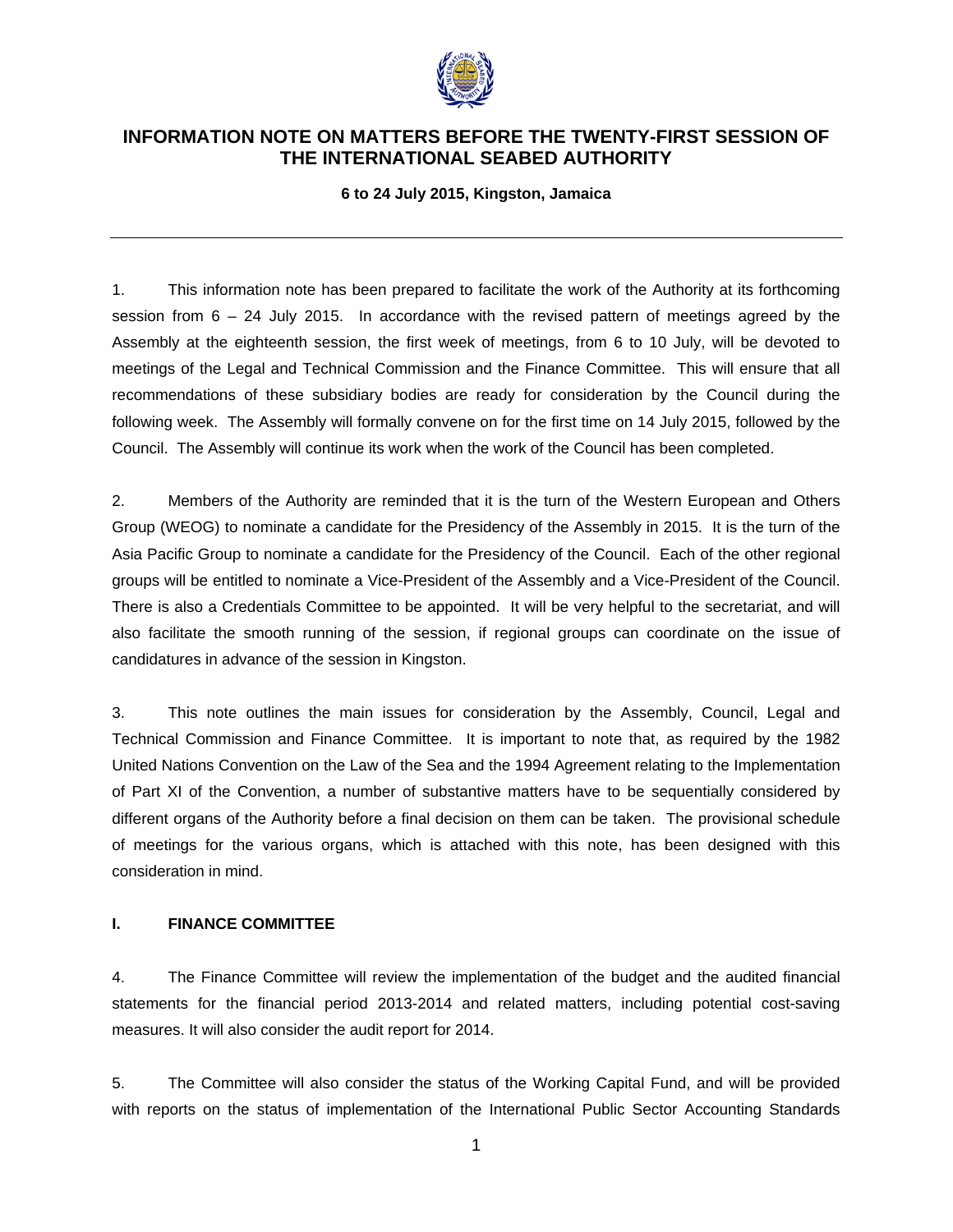(IPSAS) and the status of implementation of the decision of the Assembly relating to annual overhead charges under contracts for exploration. The Finance Committee will also review the financial and budgetary implications of the proposed work programme for the development of regulations on exploitation of marine resources in the Area. In addition, in light of the discussions that took place in the Legal and Technical Commission in February 2015, the Finance Committee has been requested to consider the issue of a fee for applications for extension of an approved plan of work for exploration pursuant to section 1, paragraph 9, of the annex to the Agreement relating to the Implementation of Part XI of the Convention and to make an appropriate recommendation to the Council.

### **II. LEGAL AND TECHNICAL COMMISSION**

6. The Legal and Technical Commission was scheduled to meet twice in 2015. The first session was held from 16 to 27 February 2015; the second session will take place during the twenty-first session of the Authority from 13 to 24 July 2015.

7. At its session in February 2015, the Commission adopted its agenda (ISBA/21/LTC/1) and elected its Chairman (Christian Reichert, Germany) and Vice-Chairman (Elva Escobar-Briones, Mexico). The Commission, as a matter of priority, adopted a recommendation to the Council in relation to procedures and criteria for the extension of an approved plan of work for exploration pursuant to section 1, paragraph 9, of the annex to the Agreement relating to the Implementation of Part XI of the Convention. The recommendation of the Commission is contained in ISBA/21/C/3.

8. The Commission also considered and recommended approval of a plan of work for exploration for polymetallic nodules in a reserved area submitted by China Minmetals Corporation. The recommendation of the Commission is contained in ISBA/21/C/2.

9. In addition, the Commission devoted priority time during its February session towards the preparation of the draft regulations for exploitation of polymetallic nodules in the Area. The Commission discussed and agreed a suggested regulatory framework for circulation to all stakeholders, together with a summary of the high level issues under discussion. Additionally, the Commission also agreed to circulate a draft action plan flowing from the draft regulatory framework. The Commission agreed to provide to the Council in July 2015 an updated report including a revised draft framework and revised action plan following the receipt of stakeholder responses to the framework report together with any recommendations as to additional resourcing requirements. The Commission also took note of a discussion paper prepared by the secretariat concerning the development of a payment mechanism for exploitation activities in the Area. The Commission will consider and discuss any stakeholder responses to this discussion paper at its July meeting.

10. In the July session, the Commission will continue its consideration of a recommended template for annual reports of contractors and of recommendations for the guidance of contractors on nodules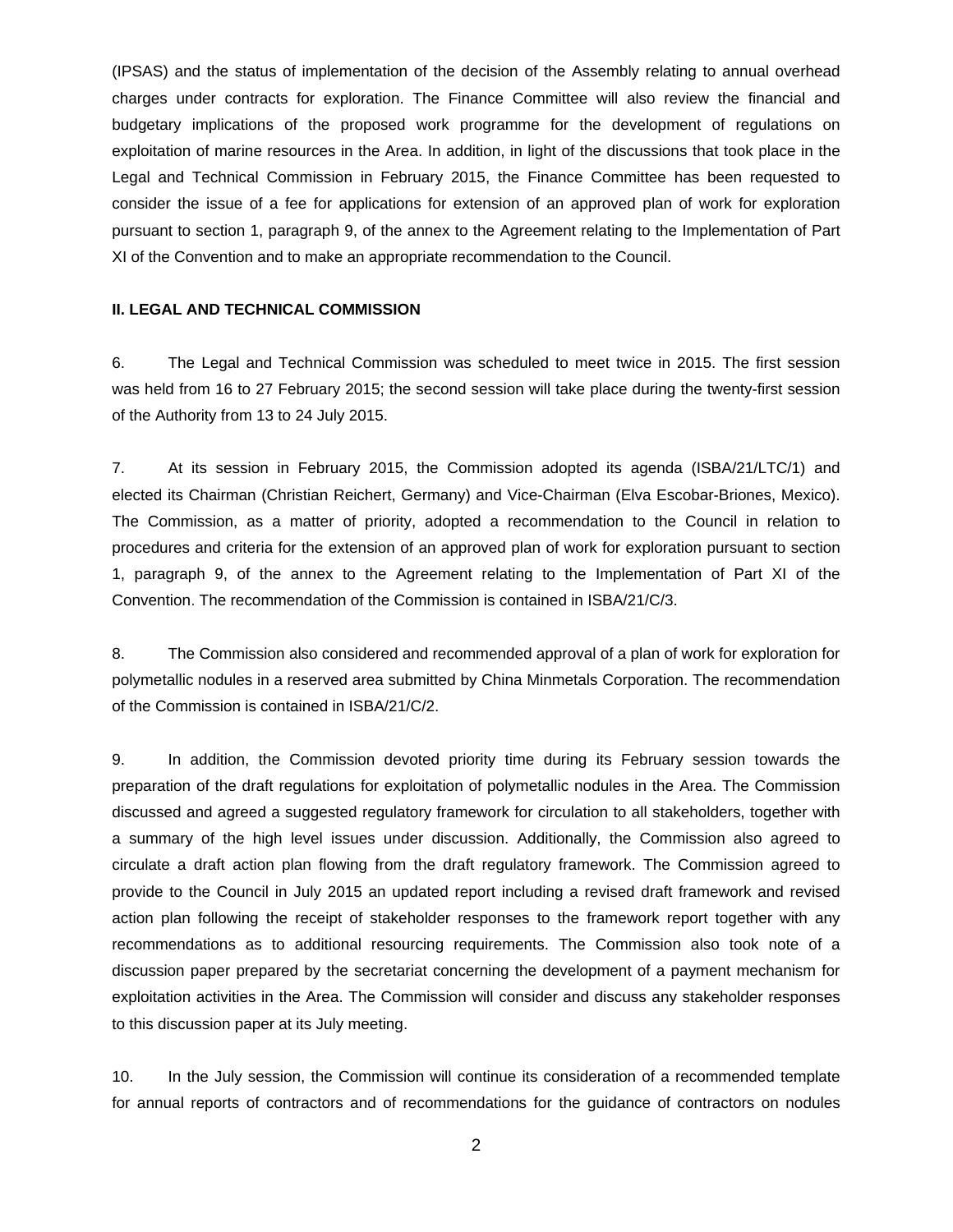resource classification. The Commission is also expected to consider matters that were referred to it by the Council, including the issues related to the sponsorship by States members, with particular attention to the test of effective control, issues related to monopolization of activities in the Area, in particular the concept of abuse of a dominant position, as well as the issues of draft procedures on the handling of confidential data and information by members of the Commission.

11. The Commission will also be considering the status of implementation of training programmes under plans of work for exploration and allocation of training opportunities, as well as the annual reports of contractors. Further, the Commission will be provided with terms of reference for a workshop on the implementation of the environmental management plan for the Clarion-Clipperton Zone and on guidelines for the identification of preservation reference zones and impact reference zones. The Commission will also keep under review the issue of the development of environmental management plans for other regions in which exploration activity is taking place, in particular the Atlantic and Indian Oceans. The Commission will also consider the issue of a data management strategy for the Authority which is a matter of critical importance to the Authority.

#### **III. COUNCIL**

12. The Council will commence its business with the adoption of the agenda followed by the election of a President and vice-Presidents. The work programme of the Council for the session will be organized as appropriate. In the event that there are any resignations from the Legal and Technical Commission, the Council will be invited to elect replacement members as soon as the session opens.

13. In accordance with its usual practice, the Council will be provided with a report by the Chairman of the Legal and Technical Commission on the work of the Commission during the session and will take up any matters referred to it by the Commission. This will include consideration of the report and recommendation of the Commission on a new application for approval of a plan of work for exploration for polymetallic nodules in the Area submitted by China Minmetals Corporation as well as discussion of the work on the draft regulations for exploitation of mineral resources in the Area.

14. The Council will consider, with a view to approval, the procedures and criteria for the extension of an approved plan of work for exploration pursuant to section 1, paragraph 9, of the annex to the Agreement relating to the Implementation of Part XI of the United Nations Convention on the law of the Sea of 10 December 1982, as recommended by the Legal and Technical Commission.

15. As requested by the Council in 2012, the Secretary-General will provide an annual update on the study of the laws, regulations and administrative measures adopted by sponsoring States and other members of the Authority with respect to activities in the Area. Also on the Council's agenda is an item relating to international cooperation wherein the Council is expected to consider with the view to approval arrangements made by the Secretary-General in enhancing the Authority's ability to cooperate and to

3